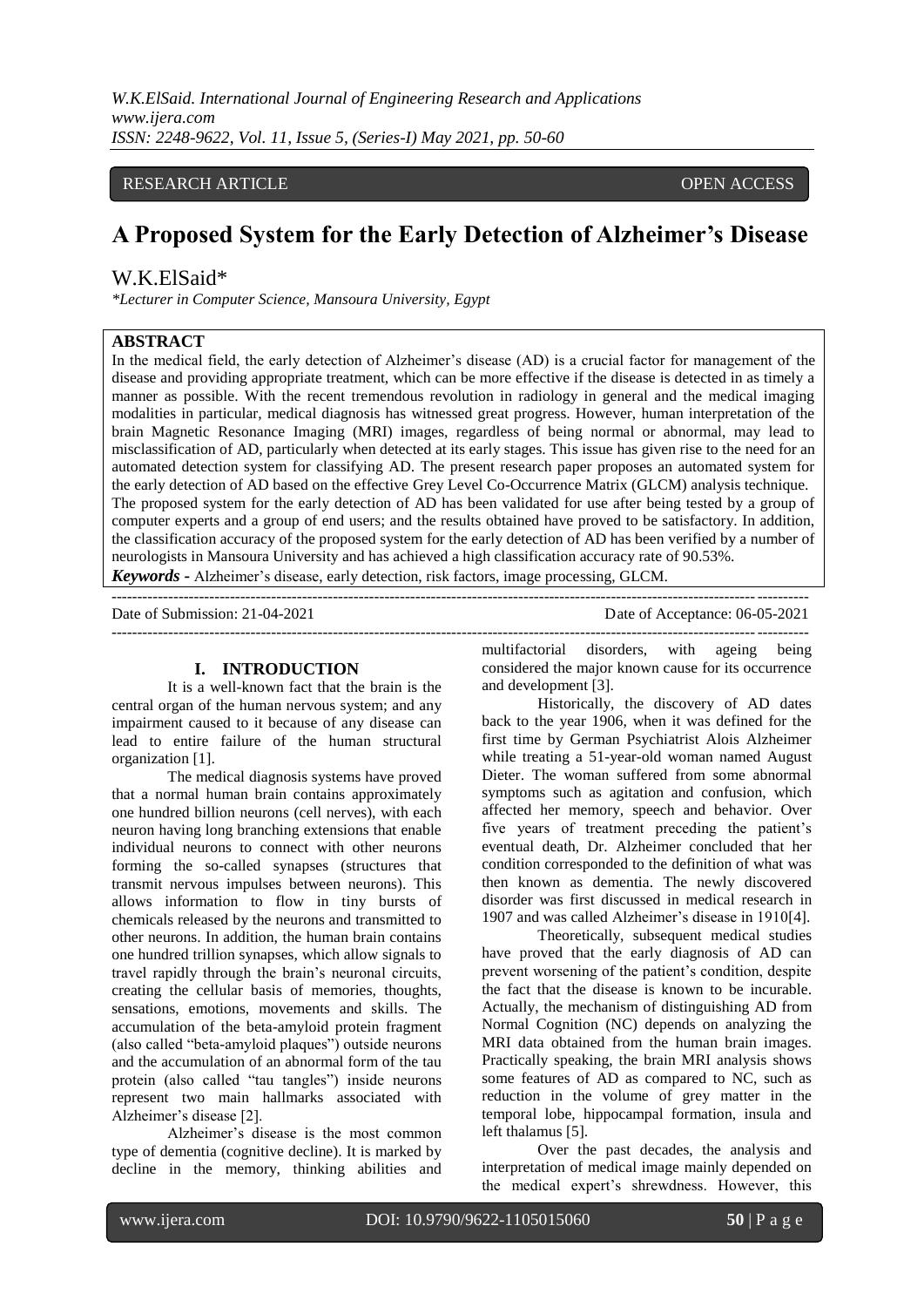procedure was not completely accurate, due to complexity of some patients' images and the analysis subjectivity, which resulted in big differences among various interpreters. Hence, it was necessary to devise new mechanisms for analyzing images and diagnosing diseases to help doctors in providing the appropriate treatment. Among the most important of those mechanisms are image processing techniques [6].

Generally, image processing is a form of signal processing for which the input is an image, such as a photograph or video frame; and the output is either an image or a set of features characterizing the given image in high accuracy [7]. In the medical field, image processing is a special branch of computer vision concerned with detecting various diseases in a non-invasive way using a variety of medical imaging methods, including X-ray, Ultrasonography, Computed Tomography (CT) and MRI [8].

In image processing applications, the quality of input images plays a major role in making any image analysis task a success, because the higher the quality of input image, the easier and simpler the analysis task. On the other hand, automatic image processing is not such an easy task because it involves many processes that make it difficult to perform a fully automatic, such as object detection, feature extraction, image matching etc [9].

Feature extraction is the method of capturing significant key features of the image for the indexing and retrieval purposes [10]. Today, feature extraction has become desperately needed in the medical field, because the medical domain contains a large amount of data generated from the medical imaging and medical test reports explaining the patient's health status [11].

The GLCM method proposed in 1973 by Haralick et.al is considered one of the earliest and most popular techniques for extracting the statistical image features [12]. GLCM is defined as a twodimensional histogram of grey levels for a pair of pixels, which are separated by a fixed spatial relationship [13]. In practical terms, GLCM can extract a large number of significant image texture features, such as energy, entropy, contrast, homogeneity etc [14].

This paper aims to develop a GLCM-based system for the early detection of AD for patients in general, and patients in the university sector in particular. The paper is organized in several sections. Section I is the introduction. Section II presents an overview of the risk factors of Alzheimer's disease and Section III defines the study problem. Section IV provides details of the proposed system and Section V discusses the

obtained results. Finally, the conclusion and future orientation.

# **II. OVERVIEW OF THE RISK FACTORS OF ALZHEIMER'S DISEASE**

Despite the fact that the role of healthcare in dealing with AD is indispensable, we need to find out the main risk factors causing this disease to be able to develop therapeutic agents that can slow down or even prevent its development completely. Over long periods, scientific studies mainly focused on ageing as the only cause of AD, but the most recent studies revealed that there were other risk factors for this disease [15]. Those risk factors can be classified into the following two main types[16,17,18,19,20,21,22,23]:

# **1-** *Genetic Risk Factors*

According to scientific studies, the symptoms of Alzheimer's disease occur in the majority of patients in their old age, including the early form that occurs in individuals less than 65 years and the late form that occurs in individuals aged 65 years or more. Some scientists have confirmed that genetic factors play a major role in the development of AD in about 70% of patients, and they attributed the early form of AD to mutations in the Amyloid Precursor Protein (APP) gen (located in chromosome 21q21), Presenilin-1 (PSEN-1) gen (located in chromosome 14q24.3) and Presenilin-2 (PSEN-2) gen (located in chromosome 1q31-q42). However, they attributed the late form of AD to polymorphism in the Apolipoprotein E (APOE) gene (located in chromosome 19), particularly the presence of the ε4 polymorphic allele.

# **2-** *Acquired Risk Factors*

Numerous scientific studies have confirmed that genetic factors are not the only cause of AD, and that there are other acquired factors for the development of AD. The following subsection provides an overview of the most important acquired risk factors.

# **2.1- Cerebrovascular Diseases**

The results of analyzing the brains of Alzheimer's patients have proved that any cerebrovascular changes such as hemorrhagic infarcts, small and large ischemic cortical infarcts, vasculopathies and changes in the cerebral white matter increase the risk of developing AD.

## **2.2- Hypertension**

Hypertension is considered another risk factor for developing AD, because it can cause changes in the vascular walls, which lead to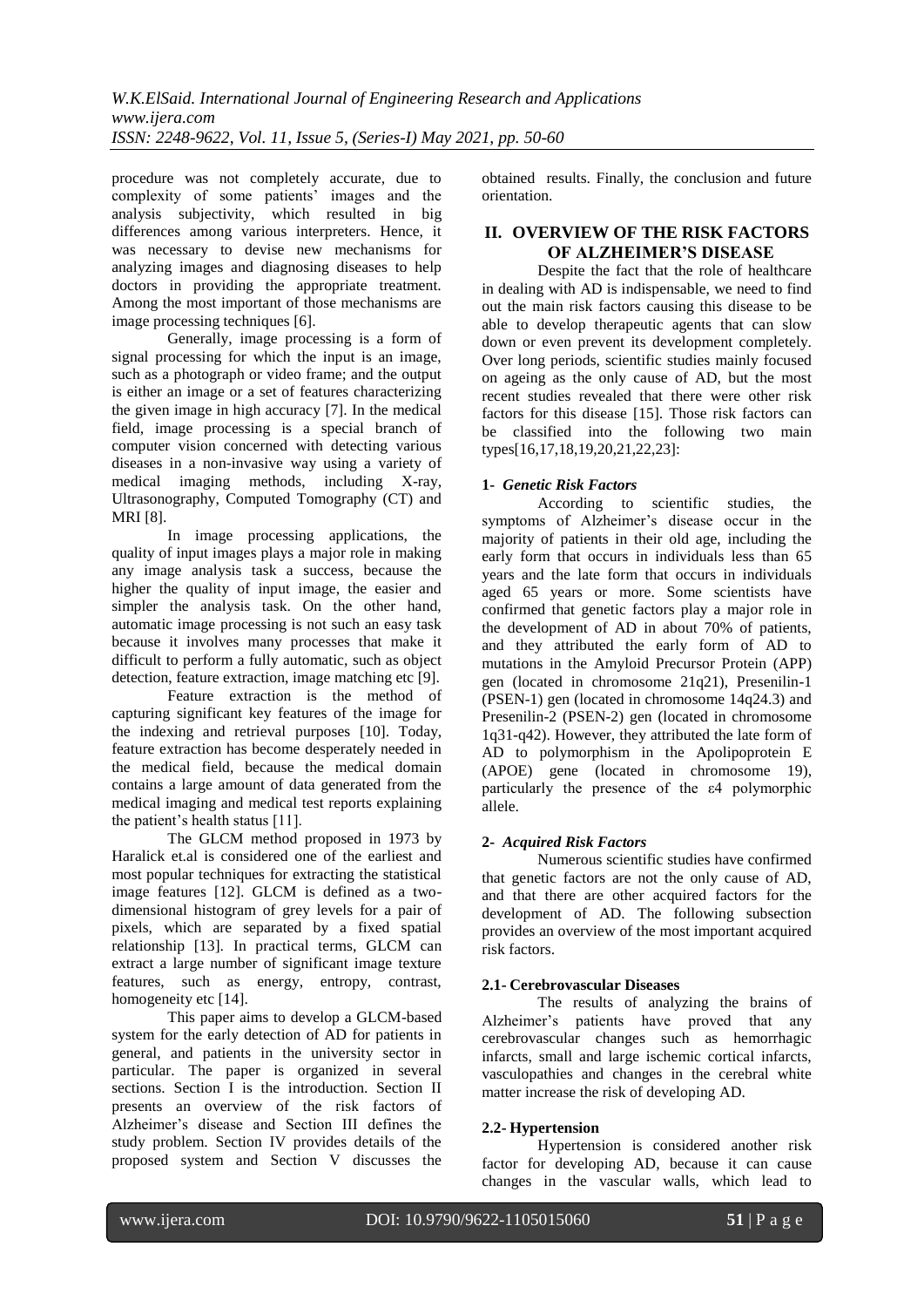hypoperfusion, ischemia, cerebral hypoxia and dysfunction in the blood-brain barrier.

# **2.3- Type 2 Diabetes**

epidemiological studies have revealed that developing type 2 diabetes has many negative effects, including toxicity of hyperglycemia (high blood sugar), cerebrovascular damage, vascular inflammation, which increases the probabilities of developing AD.

# **2.4- Obesity**

The role of obesity as a risk factor for developing AD remains uncertain according to the heterogeneous results of some studies. On the other hand, other studies have significantly linked obesity (Body Mass Index - BMI ≥30 kg / m2) in midlife with developing AD in later life stages.

# **2.5- Dyslipidemia**

The high levels of cholesterol as a risk factor for developing AD have already demonstrated, as revealed by the results of some studies, that cholesterol levels in patients with AD compared to healthy individuals are higher by 10%. The explanation of those results is that high cholesterol level causes an increase in both amyloid β-protein (Aβ) deposition and the formation of neurofibrillary tangles (NFT) in some regions of the brain. Also, it leads to cognitive decline, neuritis, dysfunction of cholinergic neurons and cerebral microbleeds.

## **2.6- Marital Status**

Studies have shown that there is a relationship between singleness and the development of AD, as the results of those studies have revealed that single individuals have an increased risk of developing AD, as compared to married or cohabiting individuals, indicating that this effect is more obvious in carriers of the ε4 allele of the APOE gene.

## **2.7- Stress**

Stress is characterized by overactivity of the Hypothalamic-Pituitary-Adrenal (HPA) axis that leads to increased production of the cortisol levels in the human body. However, linking the risk of developing AD with the high levels of cortisol is a matter of disagreement among various scientific studies. Some of those studies have revealed that the high cortisol levels increase Aβ peptide deposition in some regions of the brain such as hypothalamus and prefrontal cortex, which in turn leads to developing AD in the long run. Other studies, however, have shown that there is no connection between high cortisol levels and AD development.

## **2.8- Depression**

Studies have shown that suffering from depression by adults in their early life stages increases deposition of Aβ peptide with ageing, and is therefore considered a risk factor for developing AD at old age.

# **2.9- Sleep Disorder**

Studies have generally demonstrated that individuals with sleep disorder and more specifically those with sleep disorder caused by breathing difficulties impairment have an increased risk of developing AD.

# **2.10- Smoking**

Studies have shown that smoking may increase the risk of developing AD through a variety of mechanisms. Smoking increases the production of free radicals, causes oxidative stress and promotes pro-inflammatory action in the immune system, leading to the activation of phagocytes, additional oxidative damage and cerebrovascular diseases, which eventually leads to the development of AD.

# **III. PROBLEM DEFINITION**

Just a few years ago, the world has moved into the digital age, marked by the emergence of new technologies that have generated a wide range of changes in various areas of the human life.

The tremendous revolution in medical imaging techniques has played a significant role in the entire healthcare continuum, by providing wellness, screening, early diagnosis, treatment and follow-up.

For long decades, the medical data extracted from medical imaging has been interpreted by the medical expert. However, over time and for various reasons, a wide variety of unfathomable diseases appeared, which doctors were unable to diagnose with complete accuracy. This situation gave rise to the demanding need for devising new technologies to detect and diagnose such diseases accurately.

Nowadays, image processing has become one of the most accurate and effective technologies that help doctors in diagnosing different types of diseases, including AD.

The current study employs the image processing techniques to build a GLCM-based system for the detection of AD in early stages of human life.

# **IV. PROPOSED SYSTEM**

This section of the paper discusses the details of the proposed system for the early detection of AD, namely system overview, system requirements and system implementation.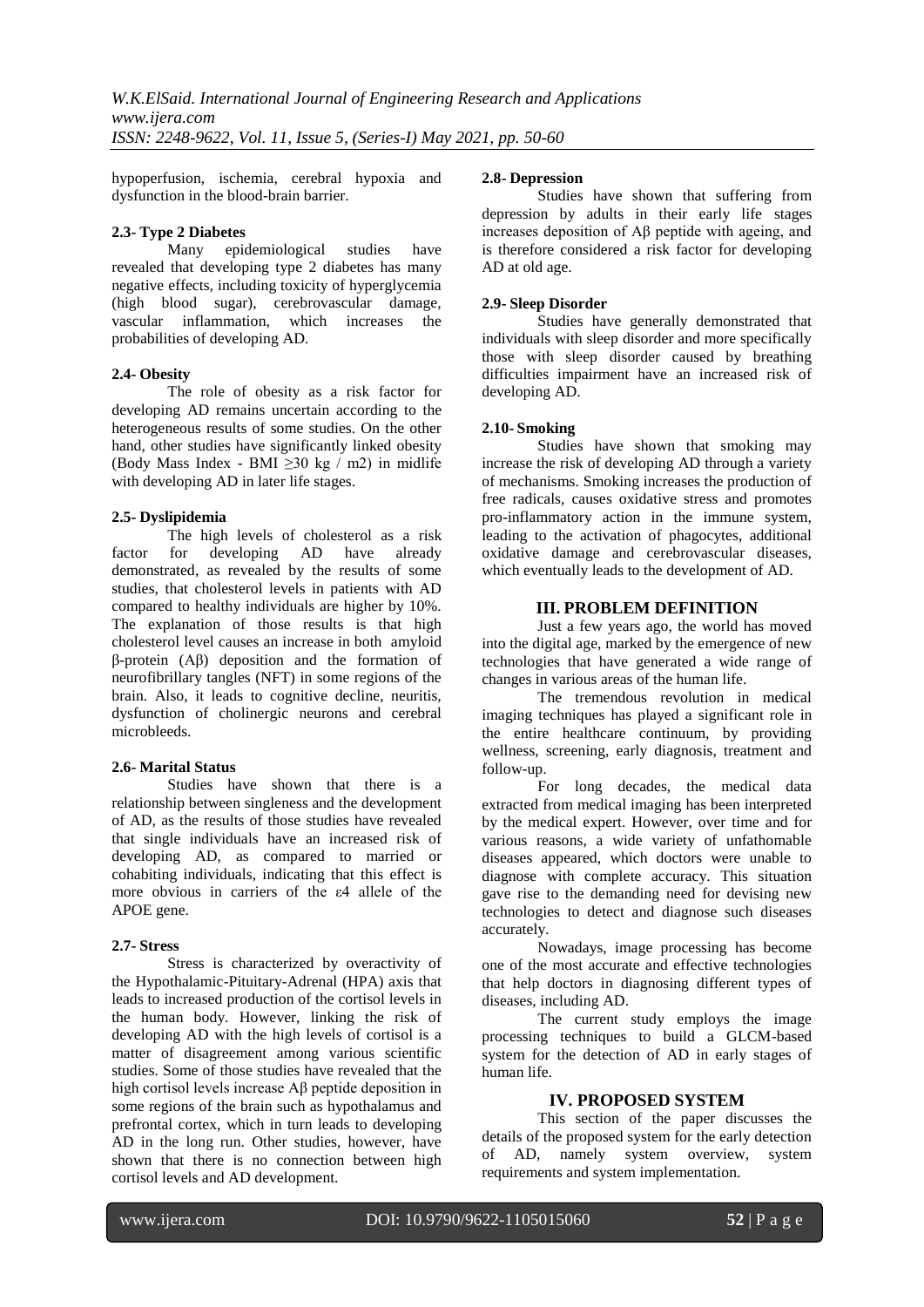#### *a. System Overview*

In the proposed system for the early detection of AD, two samples of the human brain images are needed. The first is the normal sample of the human brain image. The second is the query sample of the human brain image submitted to the verification process. The basic steps included in the proposed system for the early detection of AD can be summarized and outlined in Fig.1 below.



**Fig.1:** Design flow of the proposed methodology

Every step in this diagram will be briefly presented as follows:

#### **1- Brain Image Acquisition**

Uploading human brain images to the computer device is the initial stage in the order of workflow execution. The normal and query human brain MRI images are acquired by a flatbed scanner or a digital camera.

#### **2- De-Noising**

The human brain MRI scans are often sensitive to imaging noise and artifacts. Therefore, a group of image enhancement filters has been used to improve the quality of the captured brain MRI images.

#### **3- Re-Scaling**

Commonly, the human brain MRI images captured through a flatbed scanner or a digital camera are too large. In order to minimize the processing operations, the dimensions of the captured brain images are resampled to be adjusted to a more appropriate size.

#### **4- Feature Extraction**

The significant features of the captured human brain MRI images are extracted using the

GLCM technique so that they can be used later in the matching step. The major features of the normal brain MRI image are extracted and stored in the features vector (V1); while the major features of the query brain MRI image are extracted and stored in the features vector (V2). Practically speaking, the two feature vectors are calculated according to the following steps:

#### **4.1- Constructing V1**

The full steps for constructing the texture features vector (V1) of the normal human brain MRI image are as follows:

**(Step-1):** Read the normal brain MRI scan image in a grayscale space.

**(Step-2):** Remove the noise form the entire normal brain MRI image.

**(Step-3):** Adjust the dimensions of the normal brain MRI image to a certain size.

**(Step-4):** Create the GLCM from the enhanced version of the normal brain MRI image in 0°, 45°, 90° and 135° degree directions.

**(Step-5):** Extract only the major two-order statistical features form the created GLCMs: Energy, Contrast, Homogeneity and Correlation.

**(Step-6):** Calculate the average value of the Energy samples.

**(Step-7):** Calculate the average value of the Contrast samples.

**(Step-8):** Calculate the average value of the Homogeneity samples.

**(Step-9):** Calculate the average value of the Correlation samples.

**(Step-10):** Combine all the resulted average values into a one-dimensional texture features representation called V1.

# **4.2- Constructing V2**

The full steps for constructing the texture features vector (V2) of the query human brain MRI image are as follows:

**(Step-1):** Read the query brain MRI scan image in a grayscale space.

**(Step-2):** Remove the noise form the entire query brain MRI image.

**(Step-3):** Adjust the size of the query brain MRI image to the size of the normal brain MRI image.

**(Step-4):** Create the GLCM from the enhanced version of the query brain MRI image in 0°, 45°, 90° and 135° degree directions.

**(Step-5):** Extract only the major two-order statistical features form the created GLCMs: Energy, Contrast, Homogeneity and Correlation.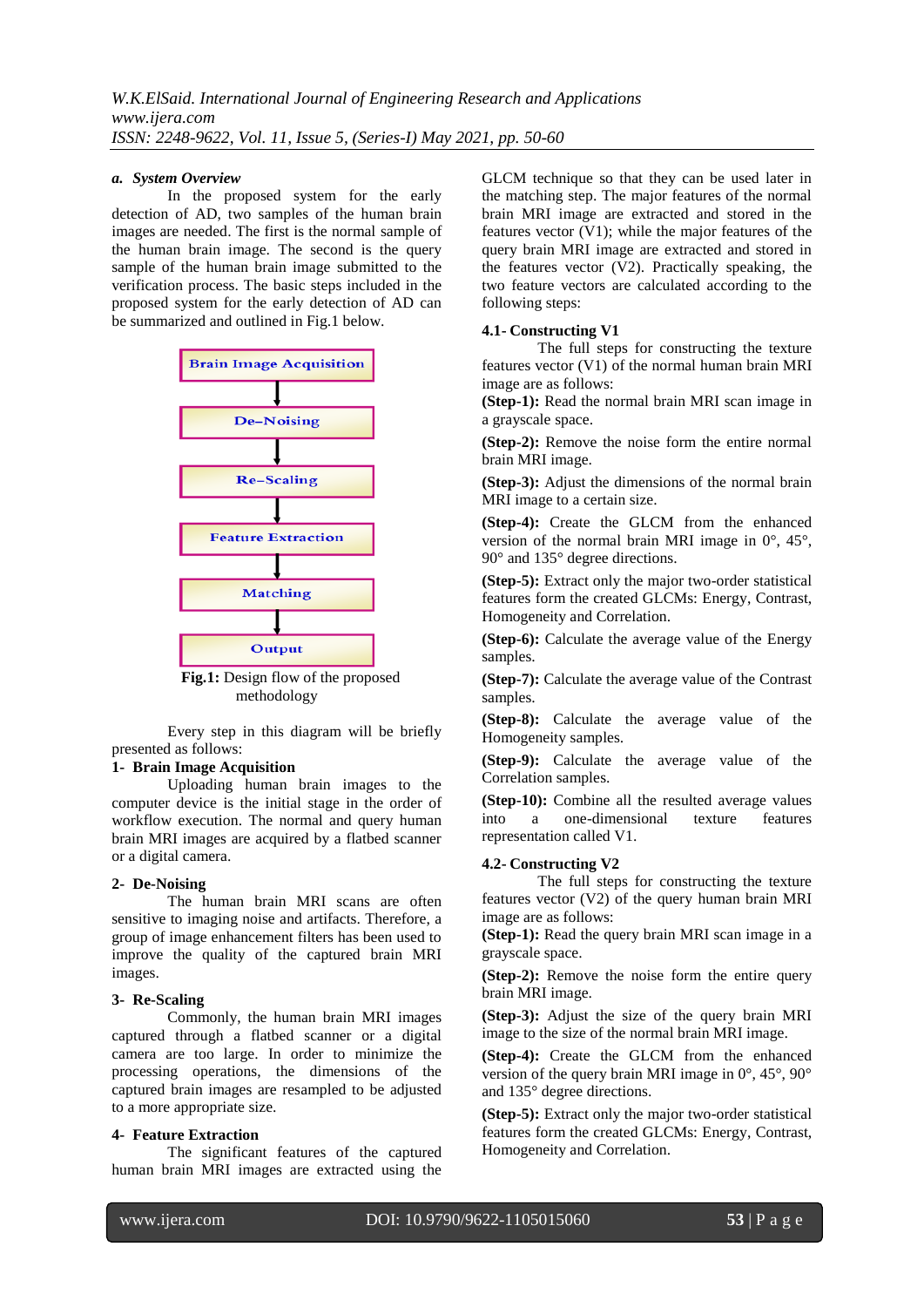**(Step-6):** Calculate the average value of the Energy samples.

**(Step-7):** Calculate the average value of the Contrast samples.

**(Step-8):** Calculate the average value of the Homogeneity samples.

**(Step-9):** Calculate the average value of the Correlation samples.

**(Step-10):** Combine all the resulted average values into a one-dimensional texture features representation called V2.

#### **5- Matching**

For determining the presence of Alzheimer's disease in the query human brain MRI scan image, it should be compared to the normal human brain MRI scan image. The comparison process aims to calculate the Similarity Factor (SF) between the significant features of the normal human brain MRI image stored in the vector (V1) and the significant features of the query human brain MRI image stored in the vector (V2). Practically speaking, the SF is calculated according to the following formula:

$$
DIFF = ED(V1, V2)
$$
\n
$$
SF = (1-DIF)^*100
$$
\nWhere,

\n
$$
ED: Euclidean distance value between V1 and V2
$$

#### **6- Output**

The final output of the proposed system for the early detection of AD is either "Positive AD" or "Negative AD", based on the SF value previously computed. Practically speaking, the final outcomes is calculated according to the following formula:



#### *b. System Requirements*

To use the proposed system for the early detection of AD without any bugs, it is recommended to run it on a computer device having the minimum recommended hardware and software specifications. These include: Intel® Core™ i5 Processor, 2.53 GHz Processor Speed, 4 GB RAM, 500 GB Internal Hard Drive, 15.6 Inch High Resolution 1366 X 768 Screen, Windows 7 Operating System and Matlab R2013a Programming Language.

## *c. System Implementation*

The initial prototype of the proposed system for the early detection of AD has been implemented using Matlab platform on a 64-bit Windows 7 operating system. The main screen of the proposed early AD detection system is shown in Fig.2 below.



Fig.2: Main screen of the proposed system for the early detection of AD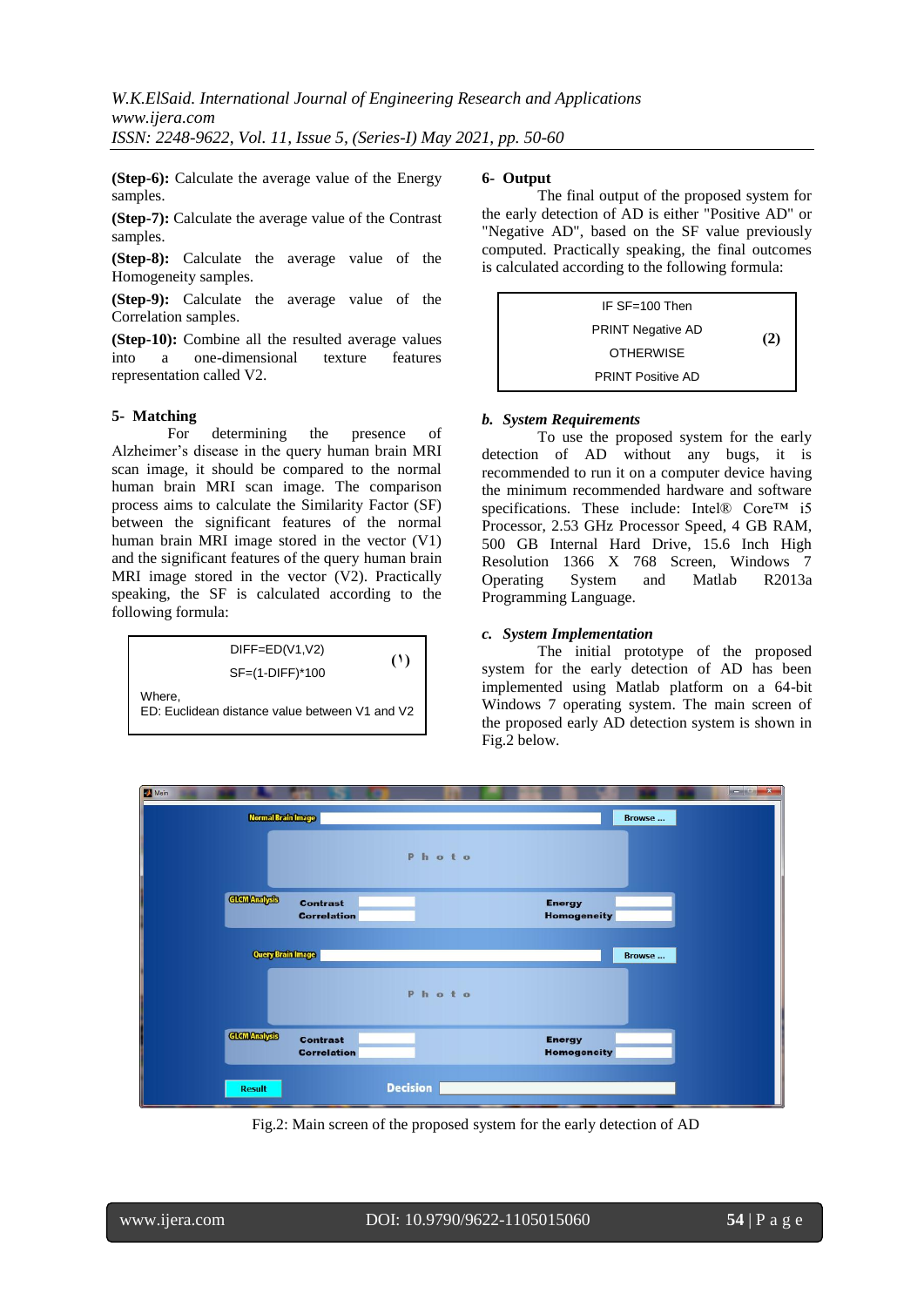In the case of uploading the two human brain MRI images and the absence of the disease, the major features of both human brain MRI images are

displayed and a report with the result of "Negative AD" is presented after the button "Result" is pressed, as shown in Fig.3 below.



Fig.3: Negative AD report

On the other hand, in the case of uploading the two human brain MRI images and the presence of the disease, the major features of both human

brain MRI images are displayed and a report with the result of "Positive AD" is presented after the button "Result" is pressed, as shown in Fig.4 below.



Fig.4: Positive AD report

## **V. EXPERIMENTAL RESULTS**

After the prototype of the proposed system for the early detection of AD has been fully prepared and implemented, its effectiveness is verified through a set of experimental tests divided into two levels. The paper will discuss these tests in detail as follows:

## **a.** *Validity Test*

For measuring the validity of the proposed system for the early detection of AD, a set of experiments is conducted by two teams of human evaluators. The first team comprises a group of experts with a background in computer science; while the second team comprises a group of typical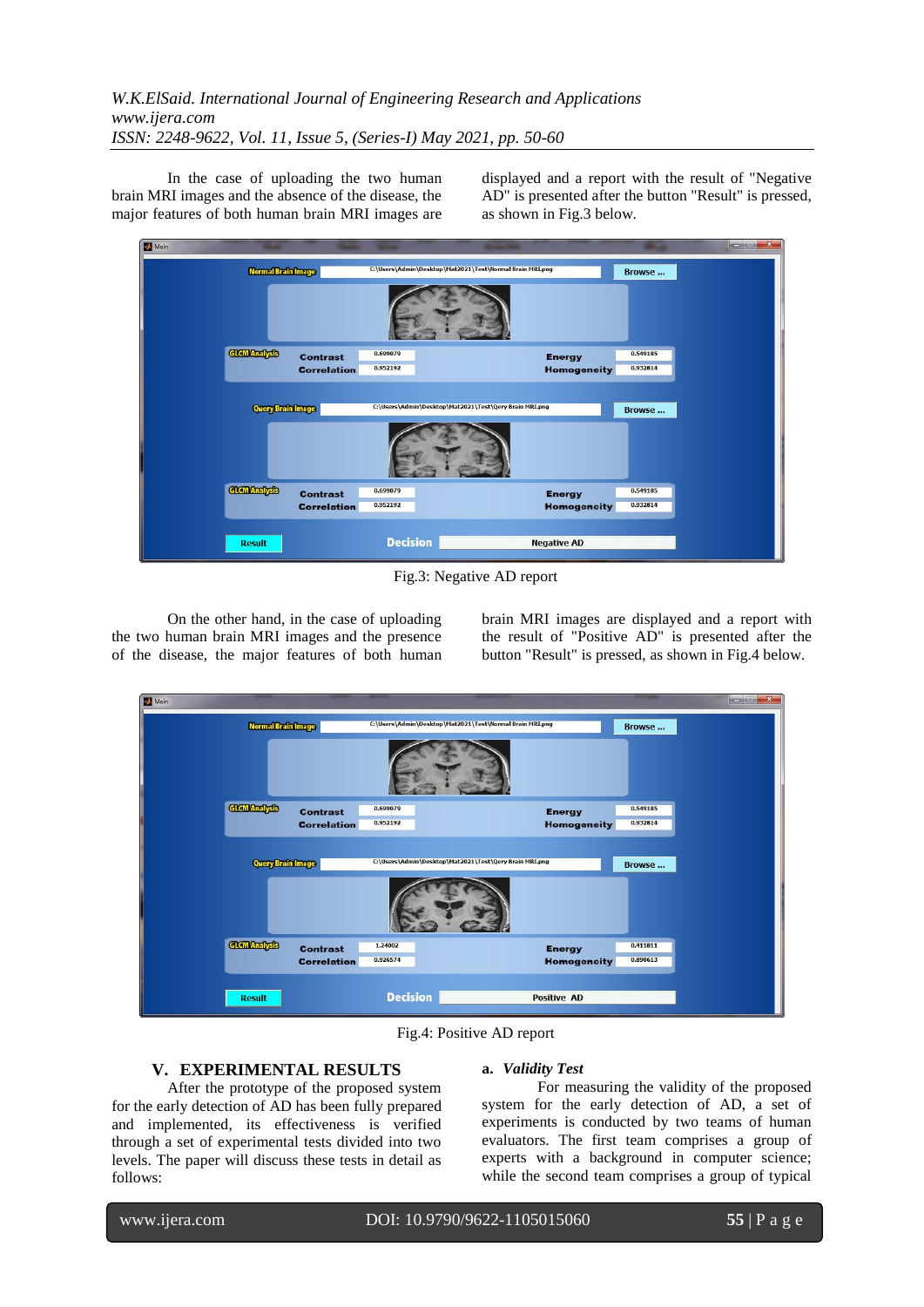end users. The evaluation scope of these experiments is based on four major evaluation criteria: appearance, familiarity, functionality and timeliness.

For determining the extent of meeting the evaluation criteria by the proposed early AD detection system, a satisfaction questionnaire form is prepared. The questionnaire form contains a number of questions for measuring the evaluators' satisfaction with various aspects of the proposed system for the early detection of AD. The satisfaction of each evaluation criterion is divided into five levels according to the satisfaction score value presented in Table.1 below.

Table.1: Classification of the satisfaction factor scores and levels

| <b>Satisfaction Score</b> | <b>Satisfaction Level</b> |
|---------------------------|---------------------------|
| 1 - 3                     | Unacceptable              |
| 4-5                       | Poor                      |
| 5.Ú                       | Good                      |

| V.Good    |
|-----------|
| Excellent |

The feedback of the two evaluation classes is collected and simply analyzed through descriptive quantitative statistical metrics. The results of the experts' satisfaction with the proposed system for the early detection of AD are recorded in Table.2 and summarized in Fig.5 below. On the other hand, the satisfaction results of their counterparts from the end users are recorded in Table.3 and summarized in Fig.6 below.

| Eval. No               | <b>Levels of Experts' Satisfaction</b> |                    |                      |                   |
|------------------------|----------------------------------------|--------------------|----------------------|-------------------|
|                        | Appearance                             | <b>Familiarity</b> | <b>Functionality</b> | <b>Timeliness</b> |
| Eval-1                 | Excellent                              | V.Good             | Excellent            | Excellent         |
| Eval-2                 | V.Good                                 | Excellent          | V.Good               | V.Good            |
| Eval-3                 | Excellent                              | V.Good             | Excellent            | Excellent         |
| Eval-4                 | V.Good                                 | Excellent          | V.Good               | V.Good            |
| .                      | .                                      | .                  | $\cdots\cdots$       | .                 |
| Eval-N                 | V.Good                                 | V.Good             | Excellent            | Excellent         |
| <b>Overall Average</b> | (88%)                                  | $(86\%)$           | $(90\%)$             | $(91\%)$          |



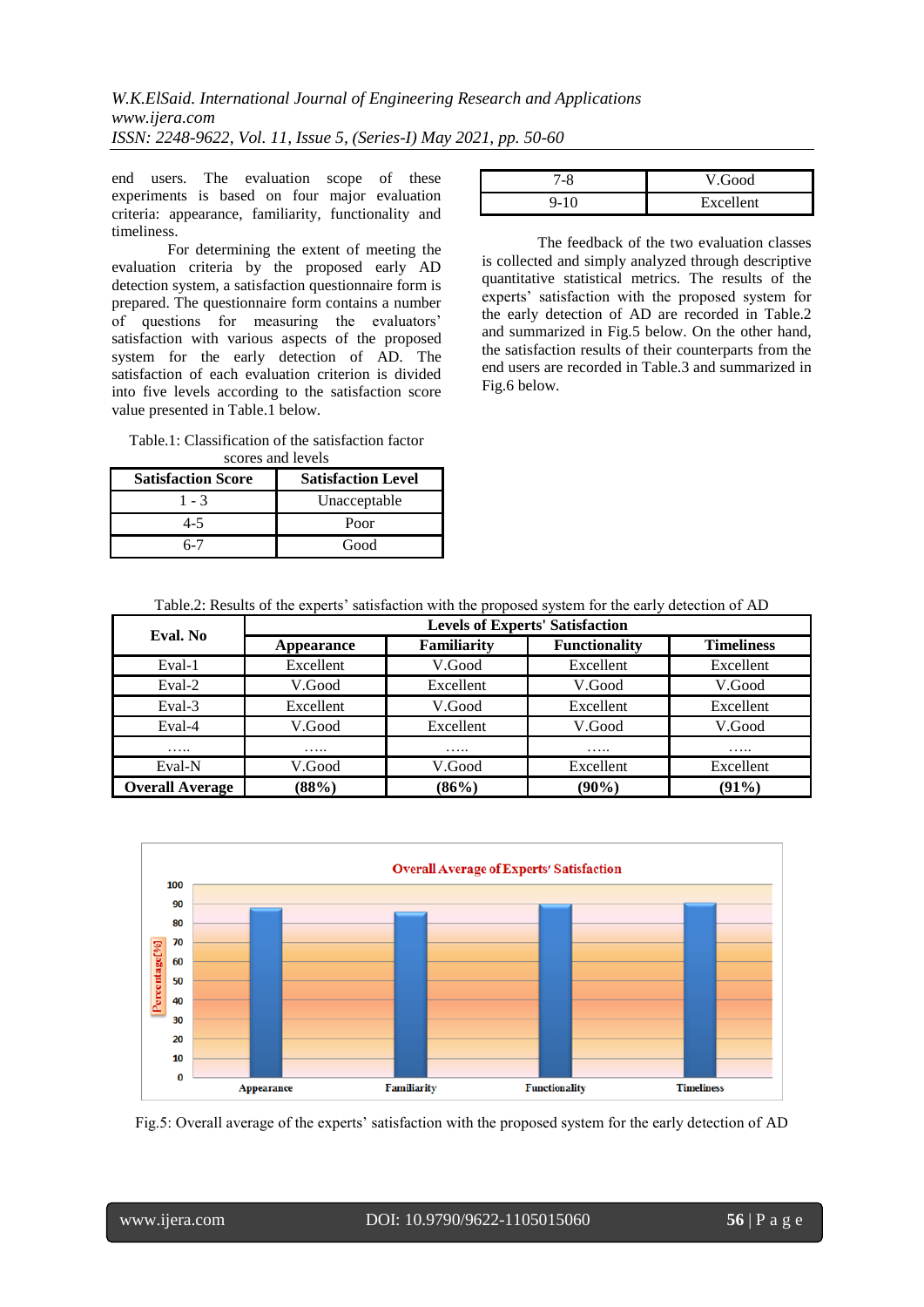*W.K.ElSaid. International Journal of Engineering Research and Applications www.ijera.com ISSN: 2248-9622, Vol. 11, Issue 5, (Series-I) May 2021, pp. 50-60*

| Eval. No               | <b>Levels of End Users' Satisfaction</b> |                    |                      |                   |
|------------------------|------------------------------------------|--------------------|----------------------|-------------------|
|                        | <b>Appearance</b>                        | <b>Familiarity</b> | <b>Functionality</b> | <b>Timeliness</b> |
| Eval-1                 | Excellent                                | Excellent          | Excellent            | Excellent         |
| Eval-2                 | Excellent                                | Excellent          | Excellent            | Excellent         |
| Eval-3                 | Excellent                                | Excellent          | Excellent            | V.Good            |
| Eval-4                 | Excellent                                | V.Good             | Excellent            | Excellent         |
| .                      | $\cdots$                                 | $\cdots$           | $\cdots$             | $\cdots$          |
| Eval-N                 | Excellent                                | Excellent          | V.Good               | Excellent         |
| <b>Overall Average</b> | (95%)                                    | (93%)              | $(92\%)$             | $(92\%)$          |

| Table.3: Results of the end users' satisfaction with the proposed system for the early detection of AD |  |  |  |
|--------------------------------------------------------------------------------------------------------|--|--|--|
|--------------------------------------------------------------------------------------------------------|--|--|--|



Fig.6: Overall average of the end users' satisfaction with the proposed system for the early detection of AD

Generally, the abovementioned results show that the two evaluation teams are unequally satisfied with the proposed system for the early detection of AD. The same results have revealed that the overall average of experts' satisfaction on the appearance criterion is 88% and that the overall average of end users' satisfaction on the appearance criterion is 95%. The results have also revealed that the overall average of experts' satisfaction on the familiarity criterion is 86%' and that the overall average of end users' satisfaction on the familiarity criterion is 93%. In addition, the results have shown that the overall average of experts' satisfaction on the functionality criterion is 90% and that the overall<br>average of end users' satisfaction on the average of end users' functionality criterion is 92%. Finally, the results have shown that the overall average of experts' satisfaction on the timeliness criterion is 91% and that the overall average of end users' satisfaction on the timeliness criterion is 92%.

The justification for the difference between the two evaluation teams in acceptance of the proposed system for the early detection of AD is that the experts have more experience and knowledge than the end-users. This enables them to evaluate different aspects of the proposed system accurately unlike the end-users who often focus more on the

outward appearance of the proposed system than on the functional aspect, which makes their assessment somewhat doubtful.

#### **b.** *Classification Accuracy Test*

For verifying the classification accuracy of the proposed system for the early detection of AD, the system was tested by a number of neurologists at Mansoura University. The tests were performed on a large sample of human brain MRI images, with the test sample of the brain MRI images being divided into four groups according to age and gender. The results of testing the classification accuracy of the proposed early AD detection system were recorded in Table.4 and shown in Fig.7 below.

Table.4: Results of the classification accuracy test of the proposed early AD detection system

| <b>Dataset Group</b>   | <b>Classification Accuracy</b><br>[%] |
|------------------------|---------------------------------------|
| Male                   | 88.5                                  |
| Female                 | 91.7                                  |
| Age From 45 To 65      | 89.6                                  |
| Age Over 65            | 92.3                                  |
| <b>Overall Average</b> | 90.53                                 |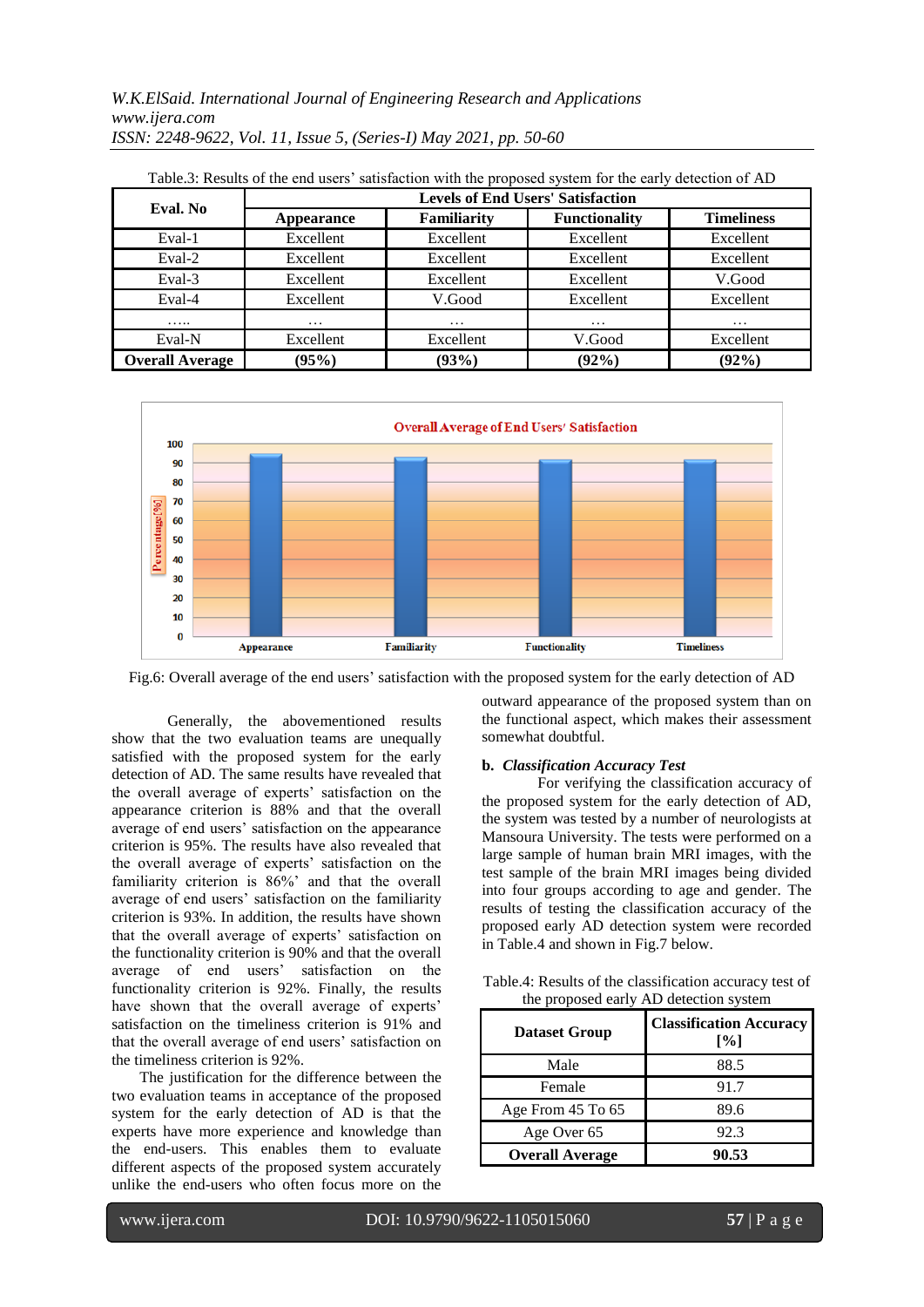

Fig.7: Classification accuracy of the proposed system for the early detection of AD

Generally, the abovementioned results confirm that the classification accuracy of Alzheimer's disease is higher for women than for men, and higher for those over the age of sixty-five. These results are in line with the results of the study published in [4], which employed Support Vector Machine (SVM) classifier for the early detection of Alzheimer's disease. They have concluded that the highest classification accuracy is achieved in the case of the group of older people (aged between 66 and 90), and the group of females.

Comparing those results to the results reached by some previous studies, we realize that the proposed system has achieved a satisfactory classification accuracy. For example, its classification accuracy is greater than the classification accuracy achieved by the study of Fraser et al, which employed logistic regression method and reported a classification rate in distinguishing AD up to 81.92% as shown in Fig.8 below [24].





Based on these positive results, we can confirm that the proposed system for the early detection of AD has achieved its goals efficiently, and accordingly it can be used on a large scale for detecting AD at its early stages.

#### **VI. CONCLUSION AND FUTURE WORK**

Over the past few years, the automatic detection and classification of Alzheimer's disease became an important issue in our life, because of the inability of the conventional medical diagnosis to detect this vague disease, particularly in young people. In this paper, some image processing techniques were employed for the early detection of Alzheimer's disease. The features of both the normal human brain MRI image and the query human brain MRI image were extracted using the GLCM. After that, the extracted features were compared to report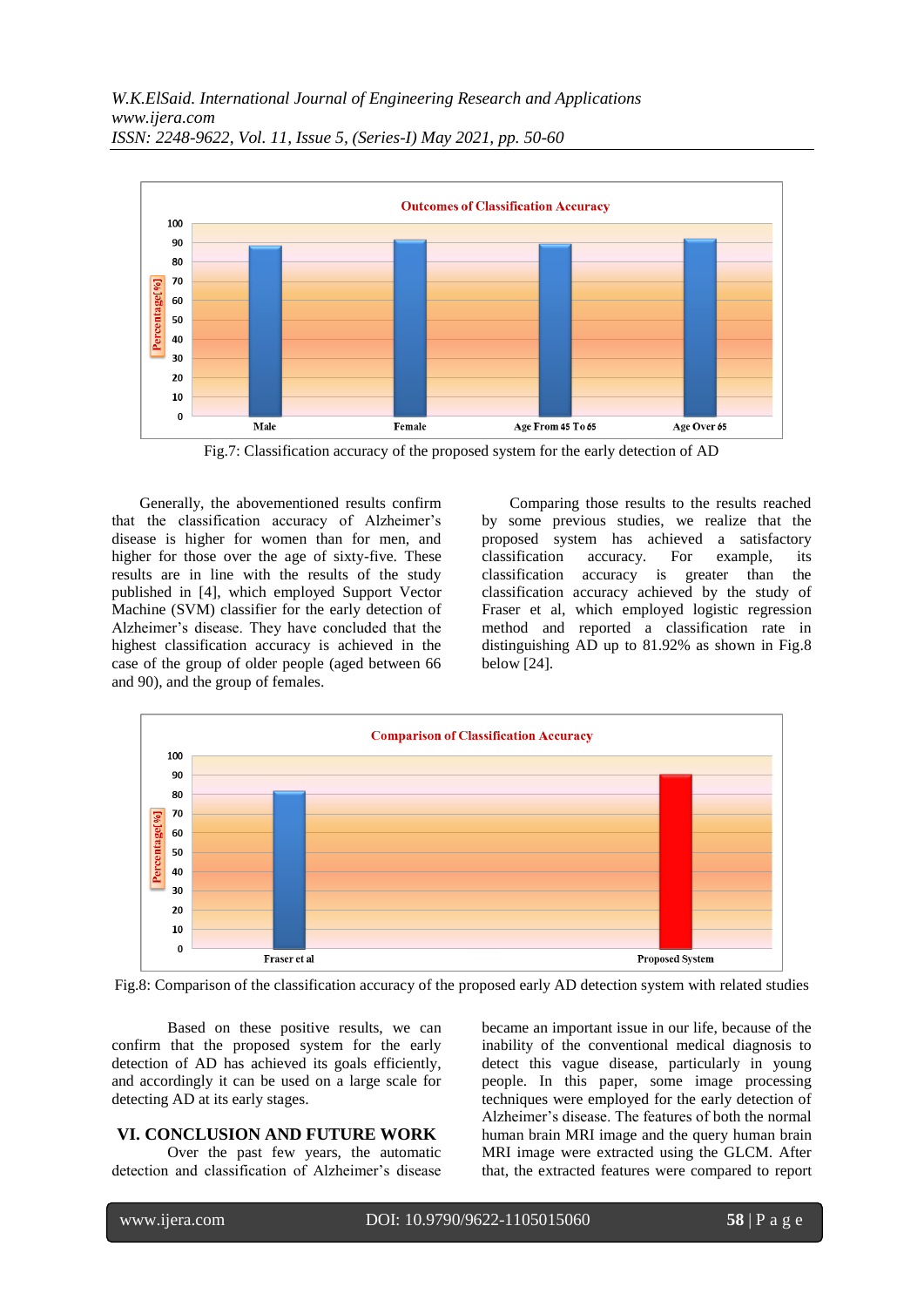*W.K.ElSaid. International Journal of Engineering Research and Applications www.ijera.com ISSN: 2248-9622, Vol. 11, Issue 5, (Series-I) May 2021, pp. 50-60*

either a Positive AD if the disease is present or a Negative AD if the disease is absent. The proposed early AD detection system firstly received acceptance of the two evaluation teams, one of which comprised a group of computer experts while the other comprised a group of end users. Then, it achieved a classification accuracy of 90.53%, which is considered a high percentage when compared to the percentage achieved by the similar related studies.

For future work, the researcher plans to collect the patient's acoustic features and combine them with the features of human brain MRI image to improve the AD classification accuracy.

#### **REFERENCES**

- [1]. Bukhari, I. (2013). Early detection of Alzheimer's- a crucial requirement. *arXiv preprint arXiv:1305.2713*.
- [2]. Alzheimer's Association. (2020). 2020 Alzheimer's disease facts and figures. *Alzheimer's & Dementia : The Journal of the Alzheimer's Association*, 16(3), 391–460.
- [3]. Guerreiro, R., & Bras, J. (2015). The age factor in Alzheimer's disease. *Genome Medicine*, 7(1), 1-3.
- [4]. Ammar, R. B., & Ayed, Y. B. (2020). Language-related features for early detection of Alzheimer disease. *Procedia Computer Science*, 176, 763-770.
- [5]. Oommen,L., Chandran,S., Prathapan,V.L., & Krishnapriya,P.(2020). Early detection of Alzheimer's disease using deep learning techniques. *International Research Journal of Engineering and Technology (IRJET)*, 7(6), 3187-3198.
- [6]. Razzak, M. I., Naz, S., & Zaib, A. (2018). Deep learning for medical image processing: overview, challenges and the future. *Classification in BioApps*, 323-350.
- [7]. Tayade, M. C., Wankhede, S. V., Bhamare, S. B., & Sabale, B. B. (2014). Role of image processing technology in healthcare sector: review. *International J of Healthcare and Biomedical Research*, 2(3), 8-11.
- [8]. Rawal, K., & Sethi, G. (2020). Medical image processing in detection of abdomen diseases. In *Advancement of Machine Intelligence in Interactive Medical Image Analysis*. Springer, Singapore, 153-166
- [9]. Da Silva Tavares, J. M. R. (2010). Image processing and analysis: applications and trends. *In AES-ATEMA'2010 Fifth International Conference*.
- [10]. Mohanaiah, P., Sathyanarayana, P., & GuruKumar, L. (2013). Image texture feature extraction using GLCM approach.

*International Journal of scientific and Research Publications*, 3(5), 1-5.

- [11]. Khalid, S., Khalil, T., & Nasreen, S. (2014, August). A survey of feature selection and feature extraction techniques in machine learning. *In 2014 Science and Information Conference*. IEEE, 372-378
- [12]. Sebastian V, B., Unnikrishnan, A., & Balakrishnan, K. (2012). Gray level cooccurrence matrices: generalisation and some new features. *International Journal of Computer Science, Engineering and Information Technology (IJCSEIT)*, 2(2), 151- 157.
- [13]. Gadkari, D. (2004). Image quality analysis using GLCM. *Master Thesis,* College of Arts and Sciences. University of Central Florida. Orlando, Florida.
- [14]. Kadam, M., & Dhole, A. (2017). Brain tumor detection using GLCM with the help of KSVM. *International Journal of Engineering and Technical Research*, 7(2), 10-12.
- [15]. Van der Flier, W. M., & Scheltens, P. (2005). Epidemiology and risk factors of dementia. *Journal of Neurology, Neurosurgery & Psychiatry*, 76(Suppl V), v2-v7.
- [16]. Trepson, W. L. (2020). Risk factors for Alzheimer's disease. *Sci Insigt*, 32(2), 125- 132.
- [17]. Silva, M. V. F., Loures, C. D. M. G., Alves, L. C. V., De Souza, L. C., Borges, K. B. G., & Das Graças Carvalho, M. (2019). Alzheimer's disease: risk factors and potentially protective measures. *Journal of Biomedical Science*, 26(1), 1-11.
- [18]. Gorelick, P. B. (2004). Risk factors for vascular dementia and Alzheimer disease. *Stroke*, 35(11\_suppl\_1), 2620-2622.
- [19]. Campdelacreu, J. (2014). Enfermedad de Parkinson y enfermedad de Alzheimer: factores de riesgo ambientales. *Neurología*, 29(9), 541-549.
- [20]. Chi, N. F., Chien, L. N., Ku, H. L., Hu, C. J., & Chiou, H. Y. (2013). Alzheimer disease and risk of stroke: a population-based cohort study. *American Academy of Neurology*, 80(8), 705-711.
- [21]. Imtiaz, B., Tolppanen, A. M., Kivipelto, M., & Soininen, H. (2014). Future directions in Alzheimer's disease from risk factors to prevention. *Biochemical Pharmacology*, 88(4), 661-670.
- [22]. Chen, J. H., Lin, K. P., & Chen, Y. C. (2009). Risk factors for dementia. *Journal of the Formosan Medical Association*, 108(10), 754- 764.